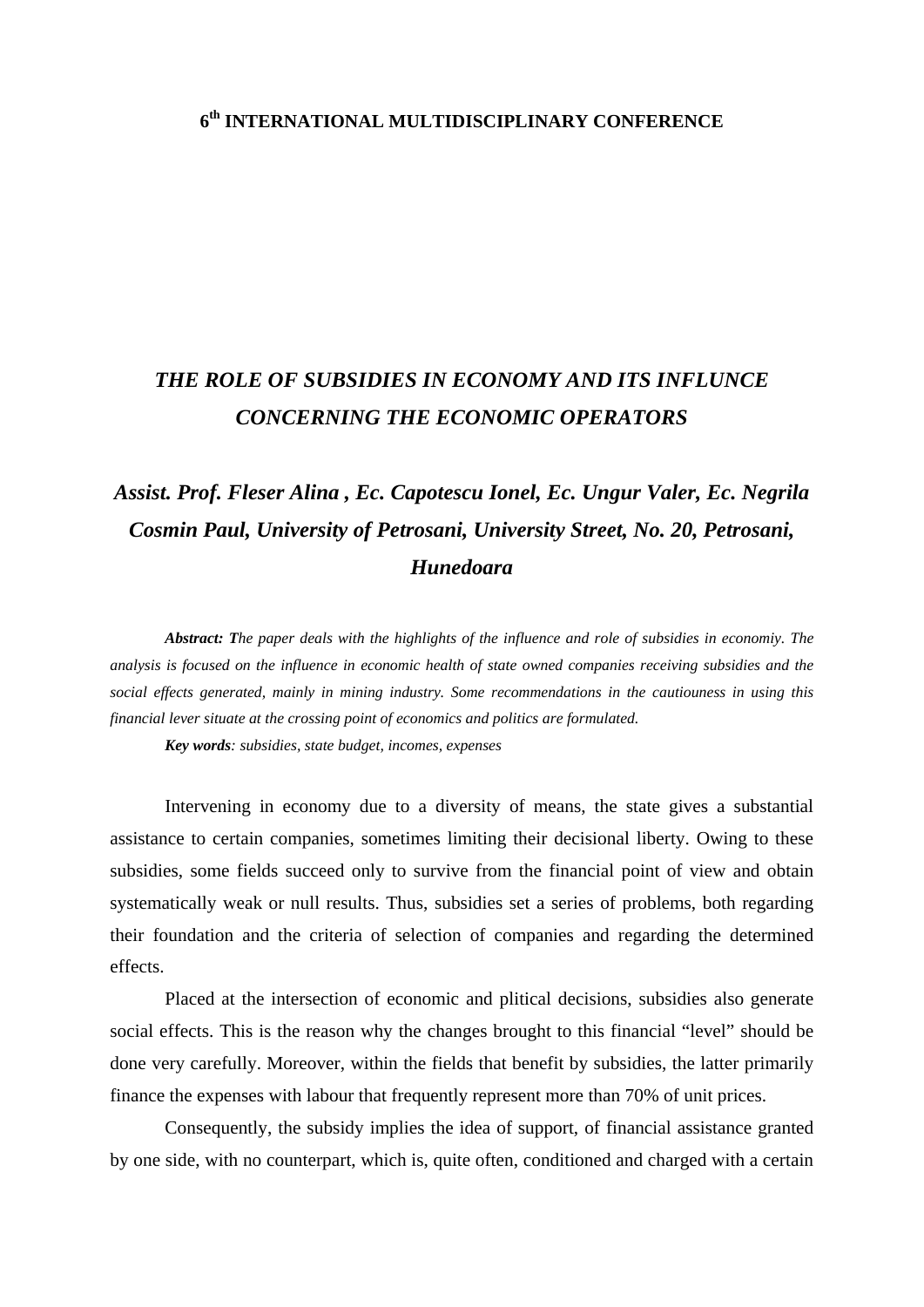use. It implies the existence of a financial need and of a suport application, on the one side, and the existence of a financial capacity and of the will to grant, on the other side.

 We can state that subsidies represent a form a subversive activity carried on by the public authorities, in the sense of breaking the classical frontiers. Granted to a company, the subsidy confirms the relativity of the distinction between the public and the private fields, between the public and the private interest. Moreover, subsidies disturb even the distinction between incomes and expenses. Although, at the beginning, they are public expenses, they are studied as resources of public communities, and fiscal law considers them as those incomes of the companies to which a specific regime should be applied in order to determine taxable benefit or basis of determining the added value tax.

 In order to accurately analyze the influence of subsidies upon the companies'activities, it is necessary to classify subsidies. Accordingly, we distinguish between subsidies and investment subsidies.

 Exploitation subsidies are meant to compensate the insufficiency of certain exploitation products or to face exploitation expenses. They should compensate, totally or partly, the global loss that companies would register in case such subsidies were not granted. Among the exploitation subsidies we may cite: compensative allowance for insuffiency of selling prices, the sums got from the state in order to create new jobs, the subsidies meant to face exploitation expenses.

 Investment subsidies represent the financial support meant to acquire or create immobilization or to finance long term activities. These subsidies may finance, totally or partly, the expenses; the general rule that should be noticed is their accounting, without waiting for the effective payment.

 Concerning their financial significance, we can state that subsidies represent only limited sums that can never justify by themselves the financial decisions whose object they were< such decisions should be taken, first of all, depending on strict economic criteria. Moreover, because of their taxable character, subsidies are, sometimes, for companies, less interesting than long term loans having low rates of interest.

 Within the financial practice of Romanian companies, investment subsidies are an element of their own capital of the balance passive. In exchange, exploitation belong to the category of exploitation incomes, having a direct effect upon the level of the exploitation result.

 As a consequence of the law of the state budget, the greatest part of the subsidies is meant to cover the price differences for the products in the coal industry, the ferrous and non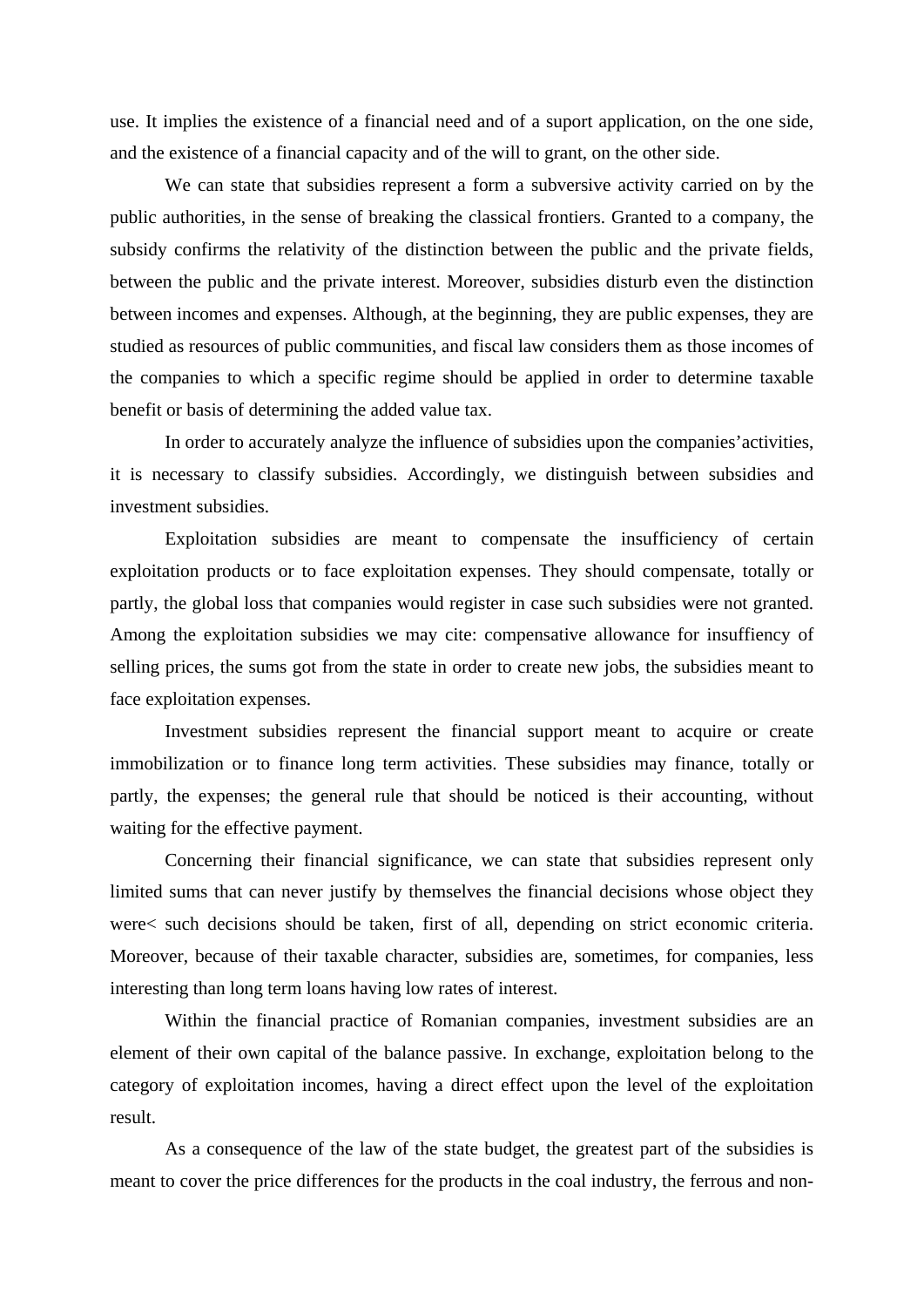ferrous, radioactive, rare and non-metalliferous ore industries. According to the provisions, subsidies expenditure in the state budget and their grant for the mining products above mentioned is done according to the delivered quantities and to the unitary subsidies periodically fixed for those products.

 Unitary product subsidies result from the difference between unit process and trade price; consequently, they are part of the subsidies foundation, only in case the ration between these sums and the prices represent decreasing values compared to those of the previous year. Such a principle determine, in case subsidies do not represent decreasing values of prices, a strenous effort of their diminution according to the programmes of activity reorganization. The final index that result from foundation activities is represented by the total subsidies which have direct implications upon the expenses of the state budget. Because of this aspect, it is necessary to have in view the criteria of budget balance, at the level of subsidies.

 On principle, subsidies grant is done monthly, in a cumulative manner, from the beginning of the year, according to the demands of budget subsidies opening submitted to the Ministry of Finance by the main credit orderers. In their turn, companies that get subsidies from the state should submit to the General Office of Public Finances the final deduction that justifies the subsidies.

 After 1990, all countries in transition confronted to an increase of public expenses and a diminution of incomes.

 The progression of expenses was connected to the social subsidies and transfer, while the incomes influenced by a regress of activity that diminished the basis of taxing.

 Romania has not registered the degradation of its budget accounts due to the public expenses. The budget deficit of 1992 was determined by an increase of the subsidies granted to companies and to the population. These subsidies that represented 25% of the public expenses in 1989 reached more than 48% in 1991 and 52% in 1992.

 The increase of subsidies, after 1990, is determines by the fact that the majority of the companies benefited by the transfers from the state; such a growth made them face losses on the market. Moreover, industrial giants could further carry on their activity despite their weak competitive capacity. While such a policy determined a limitation of unemployment, it is also determined companies to work without taking into account the budget compulsion, a fact that did not determined the reorganization of their activity.

 The year of 1993 represents a turning point in administrating public expenses; the state budget deficit decreased from 4,6% of the gross national product in 1992 to 0,1% in 1993. This result maintained as a result of applying a programme based upon a strict budget and